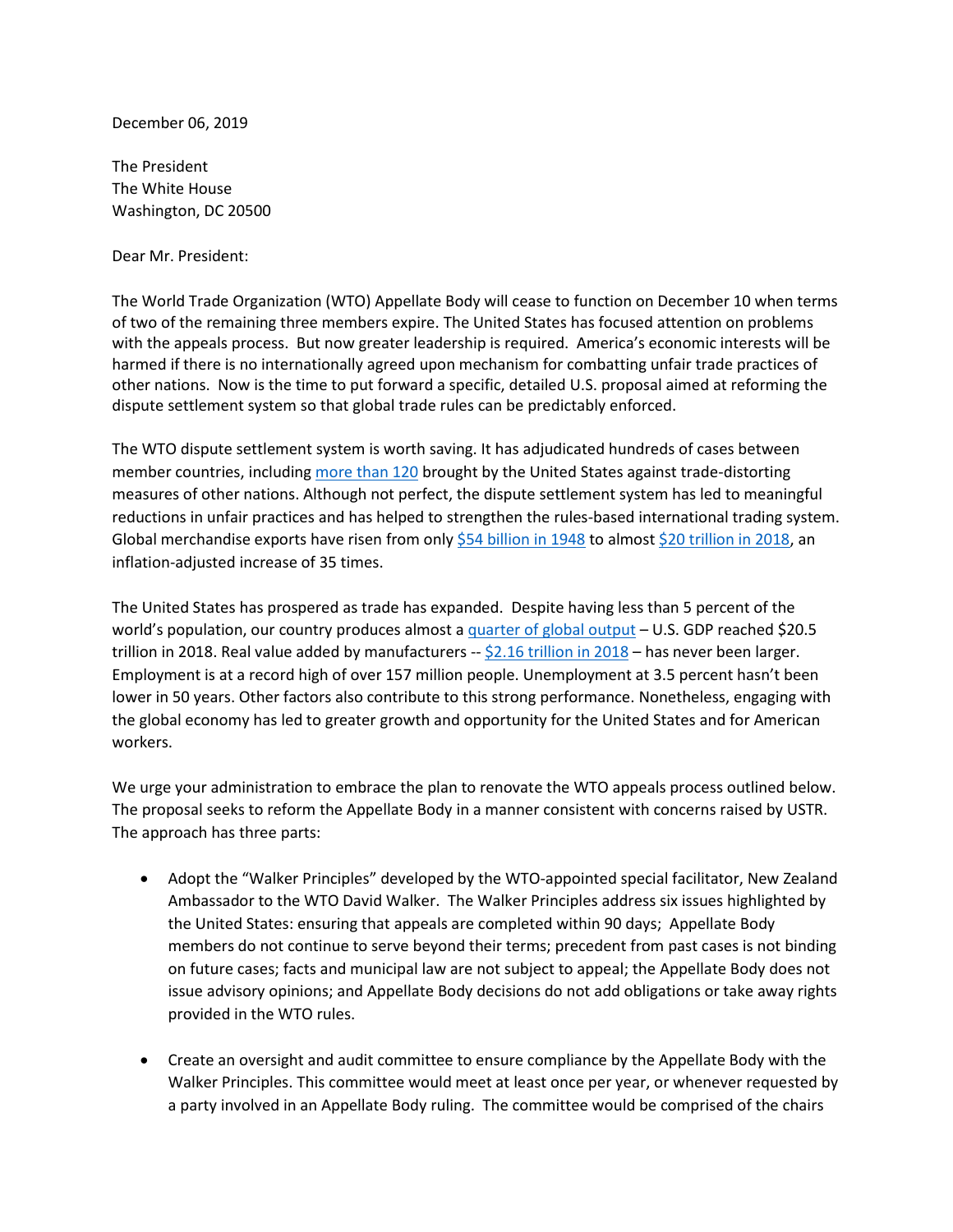of key WTO committees along with four independent trade law experts. The committee would review the Appellate Body's performance and, when asked, determine whether a specific ruling violated the Walker Principles.

• Create term limits for members of the Appellate Body secretariat of not longer than eight years, equal to the maximum term for a judge. This would rebalance power within the appeals process, giving primacy to the reasoning of Appellate Body members and ensuring that staff help to write decisions, not make them.

USTR has resisted negotiating reforms to the WTO appeals process until other countries acknowledge that the Appellate Body has strayed beyond its mandate. The Walker Principles were developed with the purpose of restoring proper functioning to the Appellate Body. By adopting them along with the related enforcement measures and term limits for the secretariat, WTO members would be agreeing with the United States that the Appellate Body has overreached.

We urge your administration to strike while the iron is hot by stating prior to December 10 that the goal of the United States is not to kill the Appellate Body, but rather to reform it. The statement should clarify that adoption of the reform plan would end U.S. opposition to the appointment of new Appellate Body members. It also should express willingness to extend temporarily the terms of the current judges so that pending appeals can be completed.

Such a statement would send a signal to other WTO members that the United States is serious about fixing the Appellate Body. It also would send a signal that your administration supports the rules-based international trading system, thus helping to strengthen business confidence in this country and around the world.

## Sincerely,

Americans for Prosperity American Craft Spirits Association American Soybean Association Center for Freedom and Prosperity Citizens Against Government Waste Coalition of American Metal Manufacturers and Users Competitive Enterprise Institute Computing Technology Industry Association (CompTIA) Consumer Choice Center The Fashion Accessories Shippers Association The Fashion Jewelry & Accessories Trade Association FreedomWorks Gemini Shippers Association Institute for Policy Innovation International Dairy Foods Association The LIBRE Initiative National Corn Growers Association National Council of Farmer Cooperatives National Retail Federation